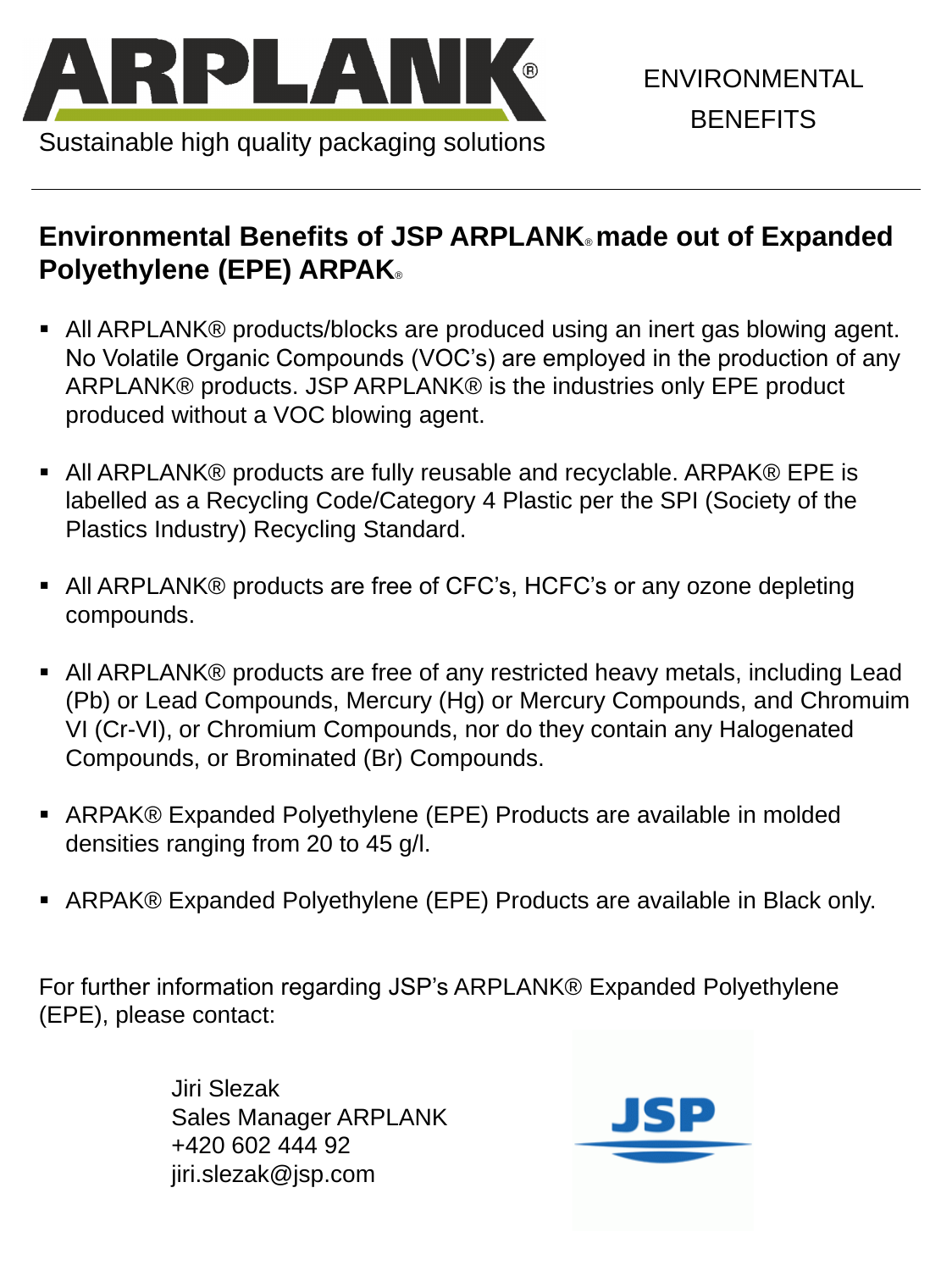

CHEMICAL RESISTANCE

#### **Chemical Resistance for ARPLANK® EPE**

- $1 = No$  Effect
- 2 = Slight Swelling
- 3 = Significant Swelling
- 4 = Dissolved

| <b>Klassifikation</b>  | <b>Chemische Bezeichnung</b> | <b>Beobachtungseffekt EPE</b> |
|------------------------|------------------------------|-------------------------------|
| <b>Mineral Oil</b>     | <b>Lubricating Oil</b>       | $\mathbf{1}$                  |
|                        | <b>Engine Oil</b>            | $\mathbf{1}$                  |
|                        | Gasoline                     | $\overline{2}$                |
|                        | Kerosene                     | $\overline{2}$                |
|                        | <b>Heavy Oil</b>             | $\mathbf{1}$                  |
| <b>Organic Solvent</b> | Toluene                      | $\overline{2}$                |
|                        | Benzene                      | $\overline{2}$                |
|                        | Acetone                      | $\overline{2}$                |
|                        | <b>Ethyl Alcohol</b>         | $\mathbf{1}$                  |
|                        | n-Heptane                    | $\overline{2}$                |
|                        | <b>Carbon Tetrachloride</b>  | $\overline{2}$                |
|                        | Trichloroethylene            | $\overline{2}$                |
|                        | <b>Ethyl Acetate</b>         | $\mathbf{1}$                  |
|                        | Methyl Ethyl Ketone          | $\overline{2}$                |
|                        | Formaldehyde                 | $\mathbf{1}$                  |
|                        | 10 % Sol. Suphuric Acid      | $\mathbf{1}$                  |

| Inorganic | 10 % Sol. Nitric Acid       |  |
|-----------|-----------------------------|--|
|           | 10 % Sol. Hydrochloric Acid |  |
|           | 10 % Sol. Sodium Hydroxide  |  |
|           | <b>Ammonium Solution</b>    |  |

Sustainable high quality packaging solutions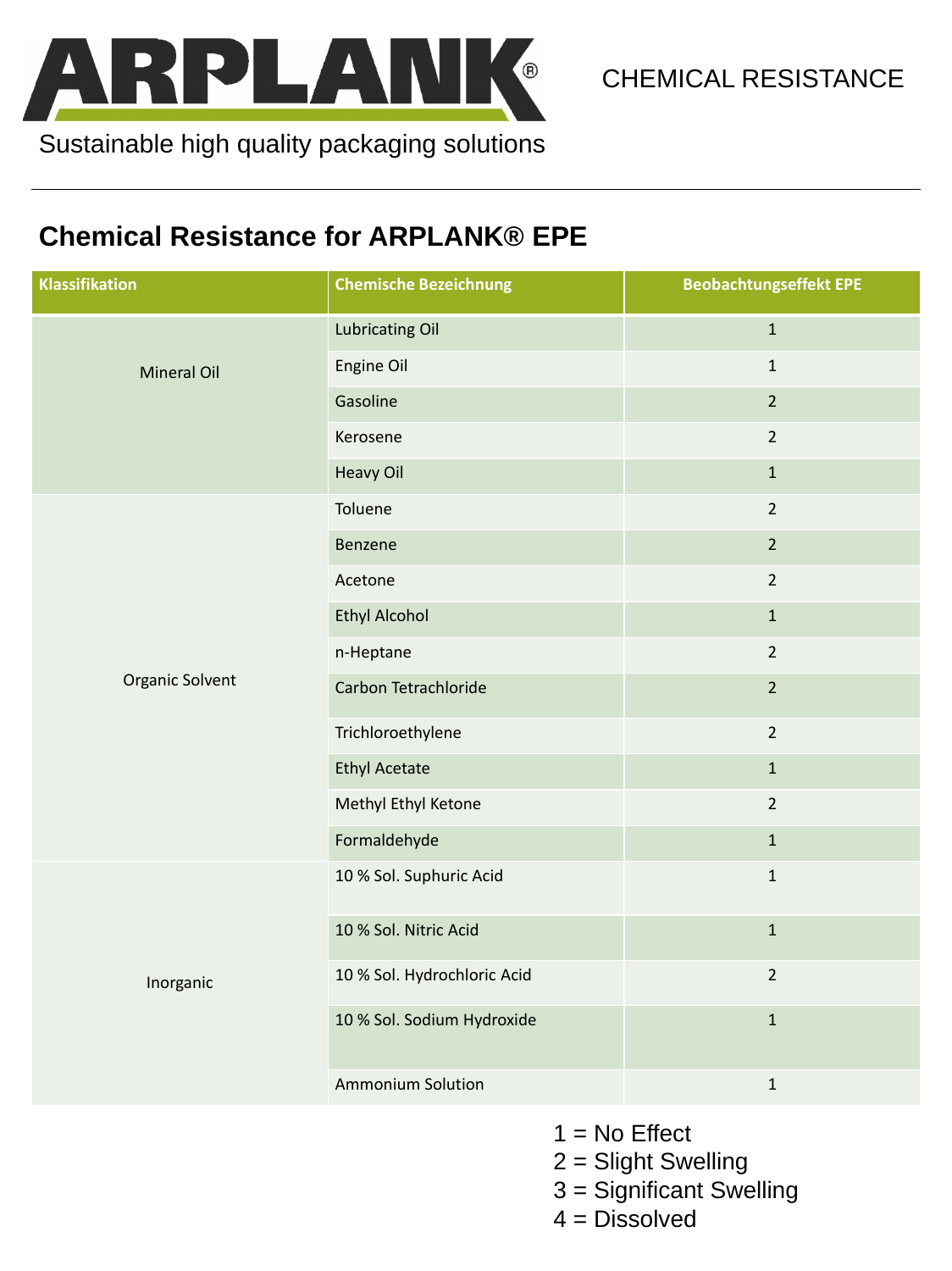

**PHYSISCHE** MATERIALEIGENSCHAFTEN

| <b>Physical Properties</b>  | <b>Test Method</b>                               | <b>Units</b>                                       | <b>ARPAK@REPE</b> |                |                |
|-----------------------------|--------------------------------------------------|----------------------------------------------------|-------------------|----------------|----------------|
| Density                     | <b>ASTM-D3575</b>                                | $g/l$ OR kg/m3                                     | 20                | 30             | 45             |
| Compressive Strength @25%   | <b>ASTM-D3575</b>                                | kPa                                                | 61                | 88             | 143            |
| Compressive Strength @50%   |                                                  | kPa                                                | 114               | 152            | 231            |
| Compressive Strength @75%   |                                                  | kPa                                                | 293               | 383            | 520            |
| Tensile Strength            | <b>ASTM-D3575</b>                                | kPa                                                | 276               | 359            | 483            |
| <b>Tensile Elongation</b>   | <b>ASTM-D3575</b>                                | $\frac{0}{6}$                                      | 38                | 32             | 30             |
| Tear Stremgth               | <b>ASTM-D3575</b>                                | kN/m                                               | 2.45              | 2.98           | 3.68           |
| Compressive Set @25%        | <b>ASTM-D3575</b>                                | $\frac{0}{6}$                                      | $\overline{3}$    | $\overline{4}$ | $\overline{4}$ |
| Compressive Set @50%        | <b>ASTM-D3575</b>                                | $\frac{0}{6}$                                      | 14                | 12             | 12             |
| <b>Buoyancy</b>             | <b>ASTM-D3575</b>                                | $g/l$ OR kg/m3                                     | 971               | 953            | 947            |
| <b>Thermal Conductivity</b> | ASTM-C177                                        | $(K)$ mW/m.K                                       | 45                | 43             | 43             |
| <b>Thermal Resistance</b>   | ASTM-C177                                        | $(R)$ @ 70 $\degree$ F                             | 4.0               | 4.2            | 4.1            |
| Coef. Of lin. Termal Expan. | ASTM-D696                                        | $mm/mm/K \times 10-5$                              | 15                | 11             | 8.6            |
| Service Temperature         | <b>ASTM-D3575</b>                                | $^{\circ}$ C (Max.)                                | 71                | 71             | 71             |
| <b>Water Absorption</b>     | ASTM-D3575/C272                                  | % (vol)                                            | < 5.0             | < 5.0          | 5.0            |
| <b>Compressive Creep</b>    | <b>ASTM-D3575</b>                                | 1000hr, % (kPa)                                    | 2.8(7)            | 3.3(7)         | 3.0(10)        |
| Fammability                 | <b>FMVSS-302</b>                                 | $<$ 102 mm/min                                     | Pass              | Pass           | Pass           |
| <b>Chemical Resistance</b>  | <b>Diverse</b>                                   | 1hr exposure<br>(solvents, acids and<br>alkalines) | Pass              | Pass           | Pass           |
| <b>Fuel Immersion</b>       | <b>Coast Guard: Fuel B</b><br>per 33 CFR 183.114 | <5% (chg in vol)                                   | <b>Pass</b>       | Pass           | Pass           |

Hochwertige und nachhaltige Verpackungslösungen

# **Physische Materialeigenschaften Information für ARPLANK® Produkte mit Dichtebereich von 20 bis 45 g/l**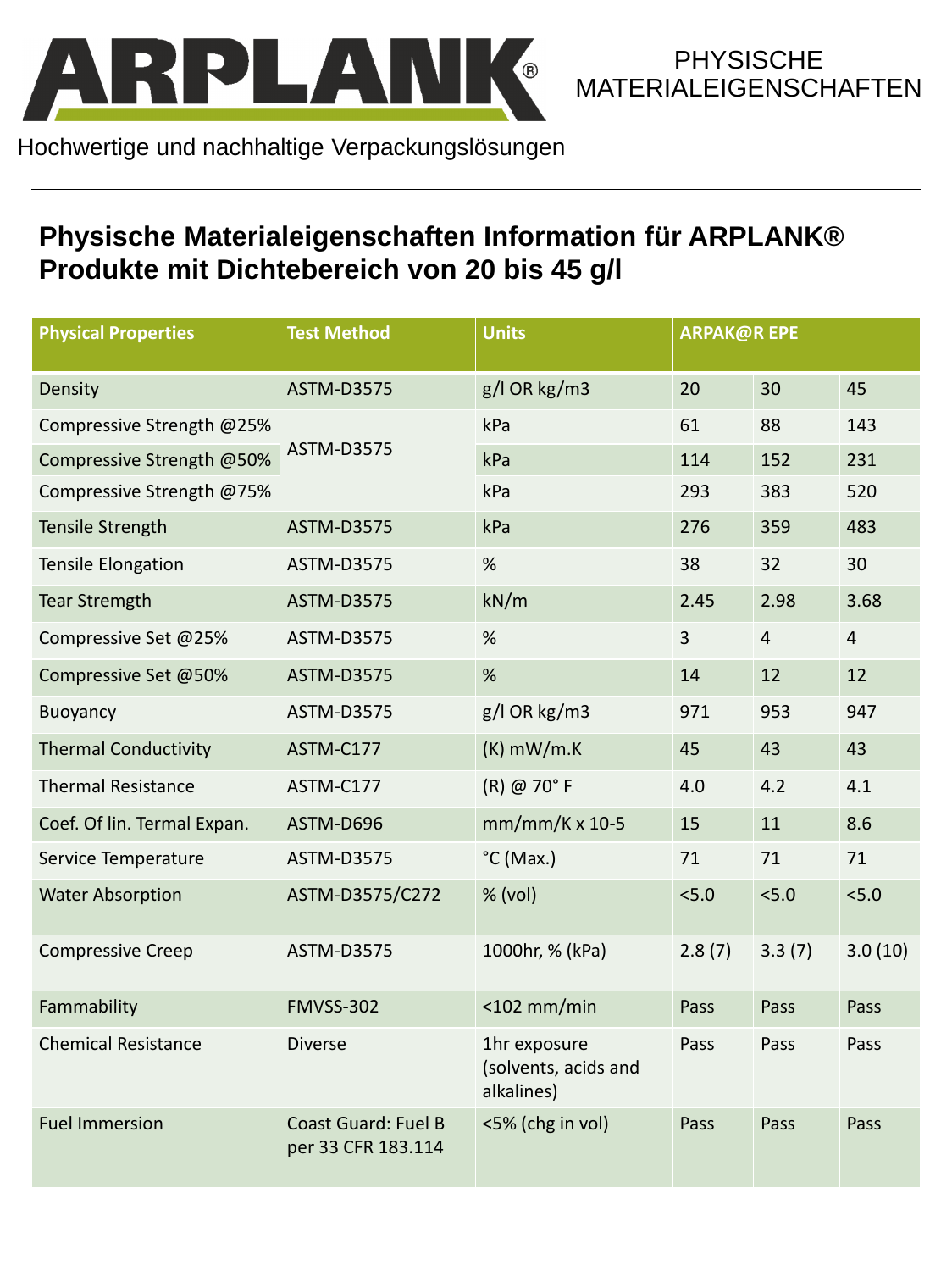

CUSHIONING CURVES

# **Cushioning Performance Curve for 20 g/l ARPAK® Expanded Polyethylene (EPE) at a 60 cm Drop, 1st & 2nd thru 5th Impact/Drop – 25, 50, & 75 mm Thicknesses**



ARPLANK is ideally suited as an energy absorbing cushioning material for products requiring shock absorption, vibration dampening, insulation and chemical resistance. It withstands multiple impacts without damage, is very lightweight and is non-abrasive for Class A surfaces. It is also multidirectional in nature. Unlike traditional foams, which yield different properties along the extrusion, vertical and horizontal axes, the properties of ARPLANK are the same regardless of orientation, thus, making it an ideal and versatile product for protective packaging applications.

**1st Drop** 

**2nd thru 5th Drop (Average)** 

Sustainable high quality packaging solutions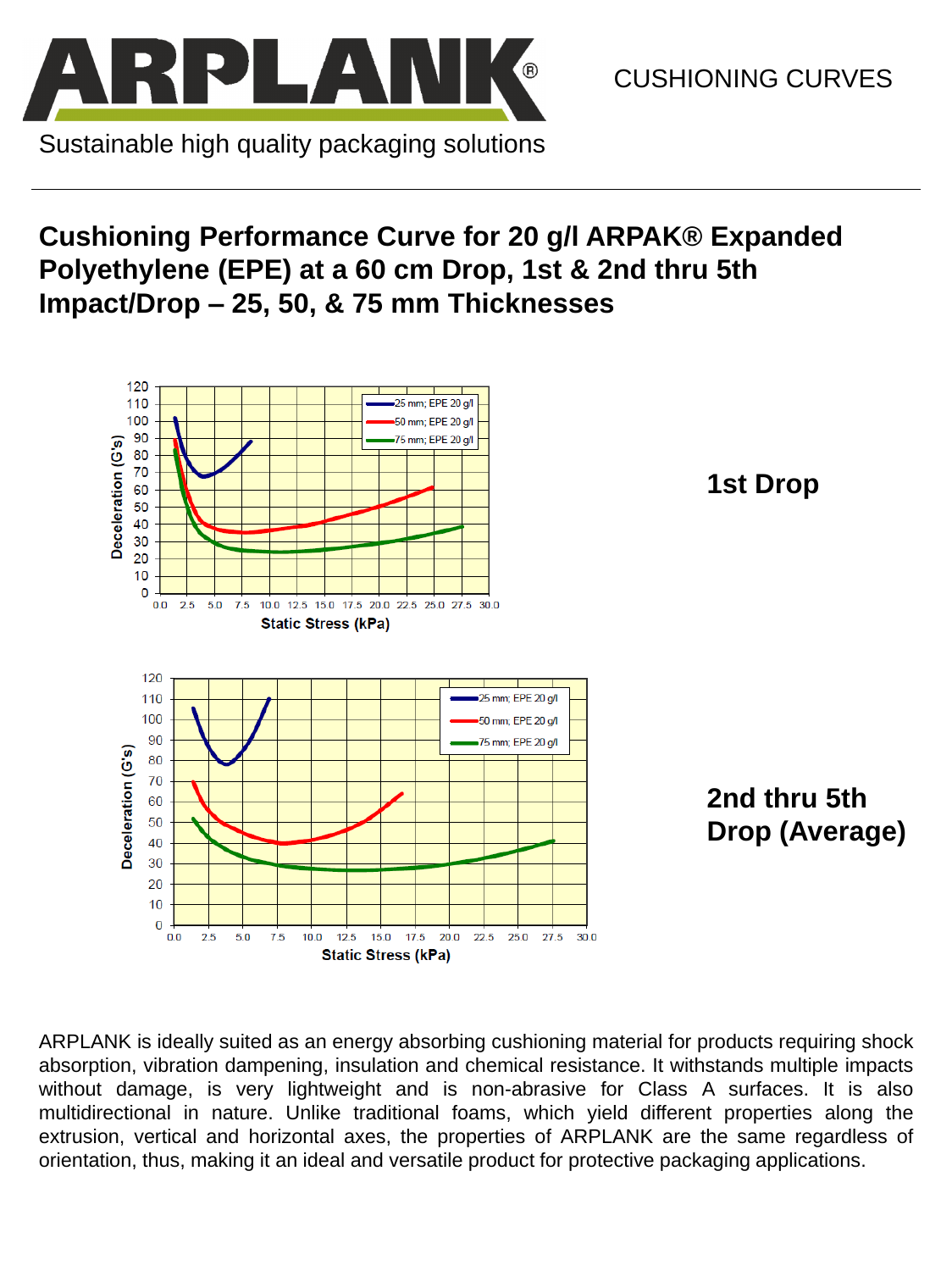# **Cushioning Performance Curve for 30 g/l ARPAK® Expanded Polyethylene (EPE) at a 60 cm Drop, 1st & 2nd thru 5th Impact/Drop – 25, 50, & 75 mm Thicknesses**



**1st Drop** 

**2nd thru 5th Drop (Average)** 



CUSHIONING CURVES

Sustainable high quality packaging solutions

ARPLANK is ideally suited as an energy absorbing cushioning material for products requiring shock absorption, vibration dampening, insulation and chemical resistance. It withstands multiple impacts without damage, is very lightweight and is non-abrasive for Class A surfaces. It is also multidirectional in nature. Unlike traditional foams, which yield different properties along the extrusion, vertical and horizontal axes, the properties of ARPLANK are the same regardless of orientation, thus, making it an ideal and versatile product for protective packaging applications.